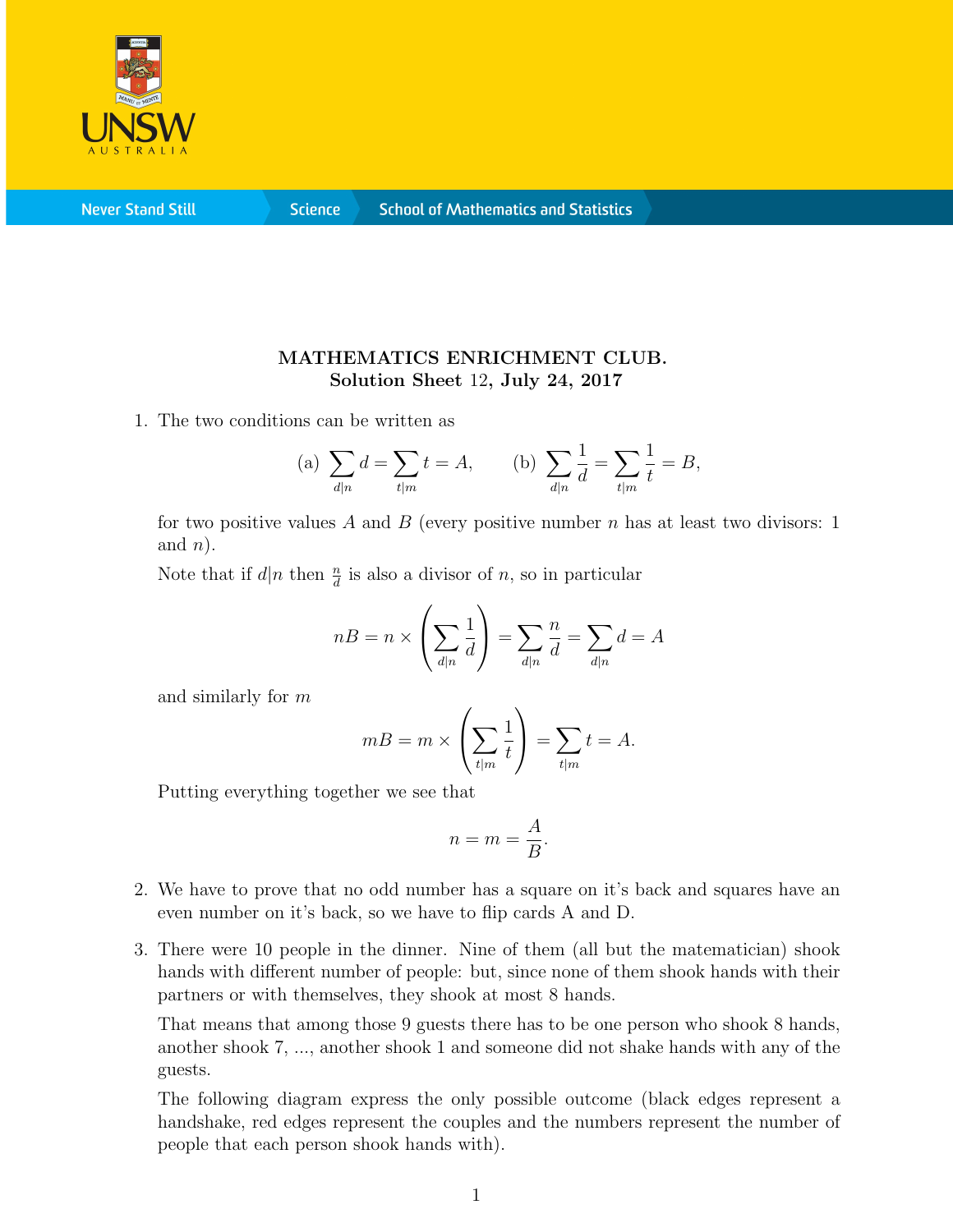

The mathematician and its partner both shook hands with four other people.

4. Let us denote the mid points (like in the picture)

$$
E = \frac{A+B}{2}
$$
,  $F = \frac{B+C}{2}$ ,  $G = \frac{C+D}{2}$ ,  $H = \frac{D+A}{2}$ 

and in addition let  $J = \frac{A+C}{2}$  $\frac{+C}{2}$  denote the midpoint of the diagonal AC.



There are two triangles of each color. Each pair of triangles of the same color are congruent to each other, with one of the pair inside parallelogram  $EFGH$  and the other outside it. By dissection,  $EFGH$  must have exactly half the area of the full quadrilateral ABCD.

5. It is easy to see that for any integer value of p either p,  $p + 2$  or  $p + 4$  must be divisible by 3, so that means that the triplet  $(3, 5, 7)$  is the only possible one.

To see this, it suffices to consider the cases:  $p = 3k + 1$  or  $p = 3k + 2$  (since otherwise p is already divisible by 3).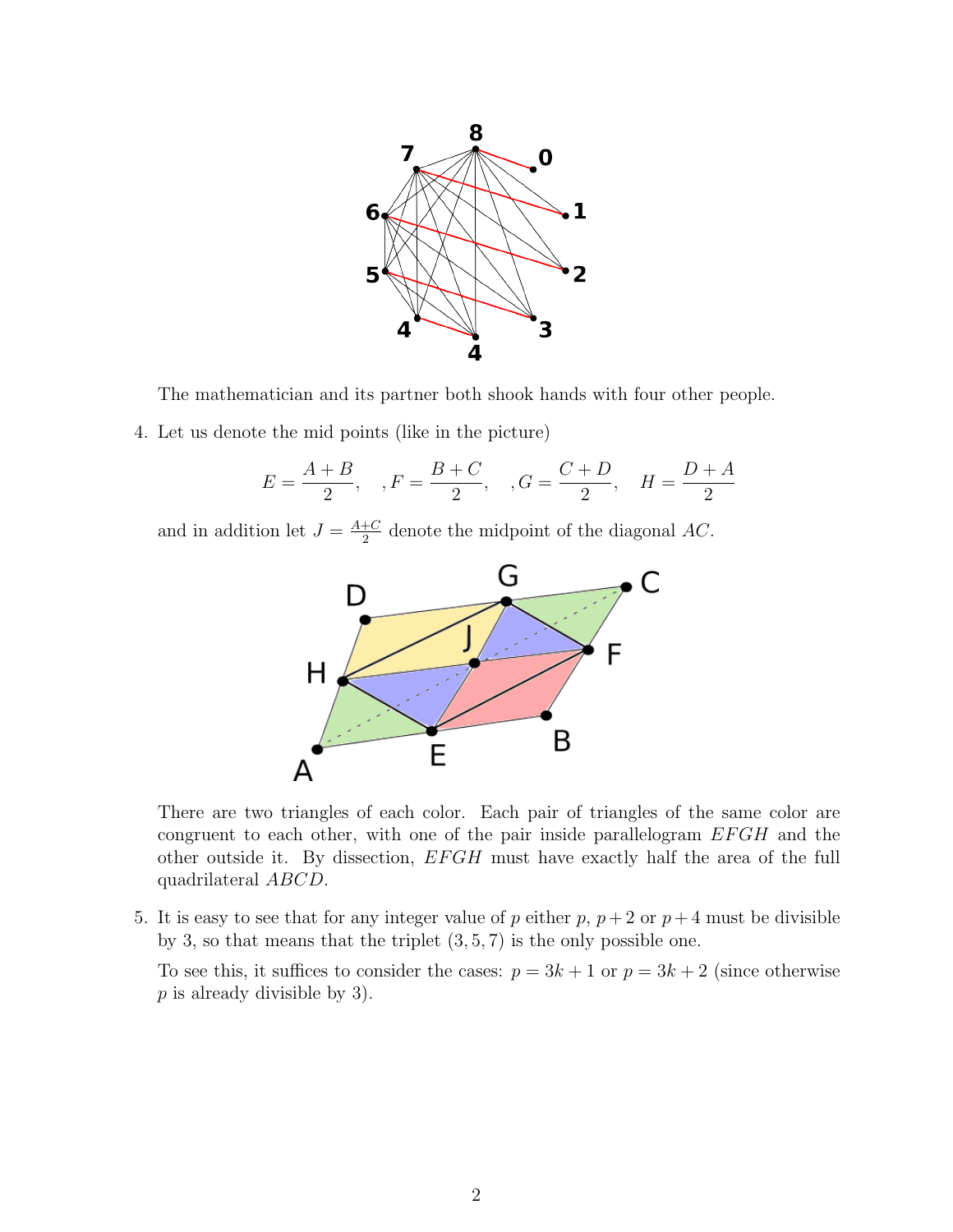## Senior Questions

1. There are many ways to show this fact. We will use discuss Oresme's proof, that dates back to 1350.

First note that the partial sums

$$
H_n = \sum_{k=1}^n \frac{1}{k}
$$

are monotone increasing, that is:

$$
H_1 = 1 < H_2 < H_3 < \cdots < H_{n-1} < H_{n-1} + \frac{1}{n} = H_N < \cdots < \sum_{k=1}^{\infty} \frac{1}{k}.
$$

It is enough to show that for some particular  $m \in \mathbb{N}$  we have  $H_m > M$ . Now, note that

$$
H_1 = 1 = 1 + 0 \times \left(\frac{1}{2}\right)
$$
  
\n
$$
H_2 = 1 + \frac{1}{2} = 1 + 1 \times \left(\frac{1}{2}\right)
$$
  
\n
$$
H_4 = 1 + \frac{1}{2} + \left(\frac{1}{3} + \frac{1}{4}\right)
$$
  
\n
$$
> 1 + \frac{1}{2} + \left(\frac{1}{4} + \frac{1}{4}\right) = 1 + 2 \times \left(\frac{1}{2}\right)
$$
  
\n
$$
H_8 = 1 + \frac{1}{2} + \left(\frac{1}{3} + \frac{1}{4}\right) + \left(\frac{1}{5} + \frac{1}{6} + \frac{1}{7} + \frac{1}{8}\right)
$$
  
\n
$$
> 1 + \frac{1}{2} + \left(\frac{1}{4} + \frac{1}{4}\right) + \left(\frac{1}{8} + \frac{1}{8} + \frac{1}{8} + \frac{1}{8}\right) = 1 + 3 \times \left(\frac{1}{2}\right).
$$

In fact for any  $k$ 

$$
H_{2^k} > 1 + k \times \left(\frac{1}{2}\right).
$$

It suffices to take  $m = 2^k$  for some  $k > 2M - 2$  to conclude that

$$
\sum_{k=1}^{\infty} > H_m > 1 + \frac{k}{2} > 1 + \frac{2M - 2}{2} = M.
$$

2. Let  $2^k$  be the highest power of 2 smaller or equal than n (so  $2^k \le n$  but  $2^{k+1} > n$ ). Imagine that the partial sum was in fact an integer, that is

$$
H_n = 1 + \frac{1}{2} + \frac{1}{3} + \frac{1}{4} + \dots + \frac{1}{2^k} + \dots + \frac{1}{n} \in \mathbb{N}.
$$

Note that if  $m \leq n, m \neq 2^{k-1}$ , then

$$
\frac{2^{k-1}}{m}
$$